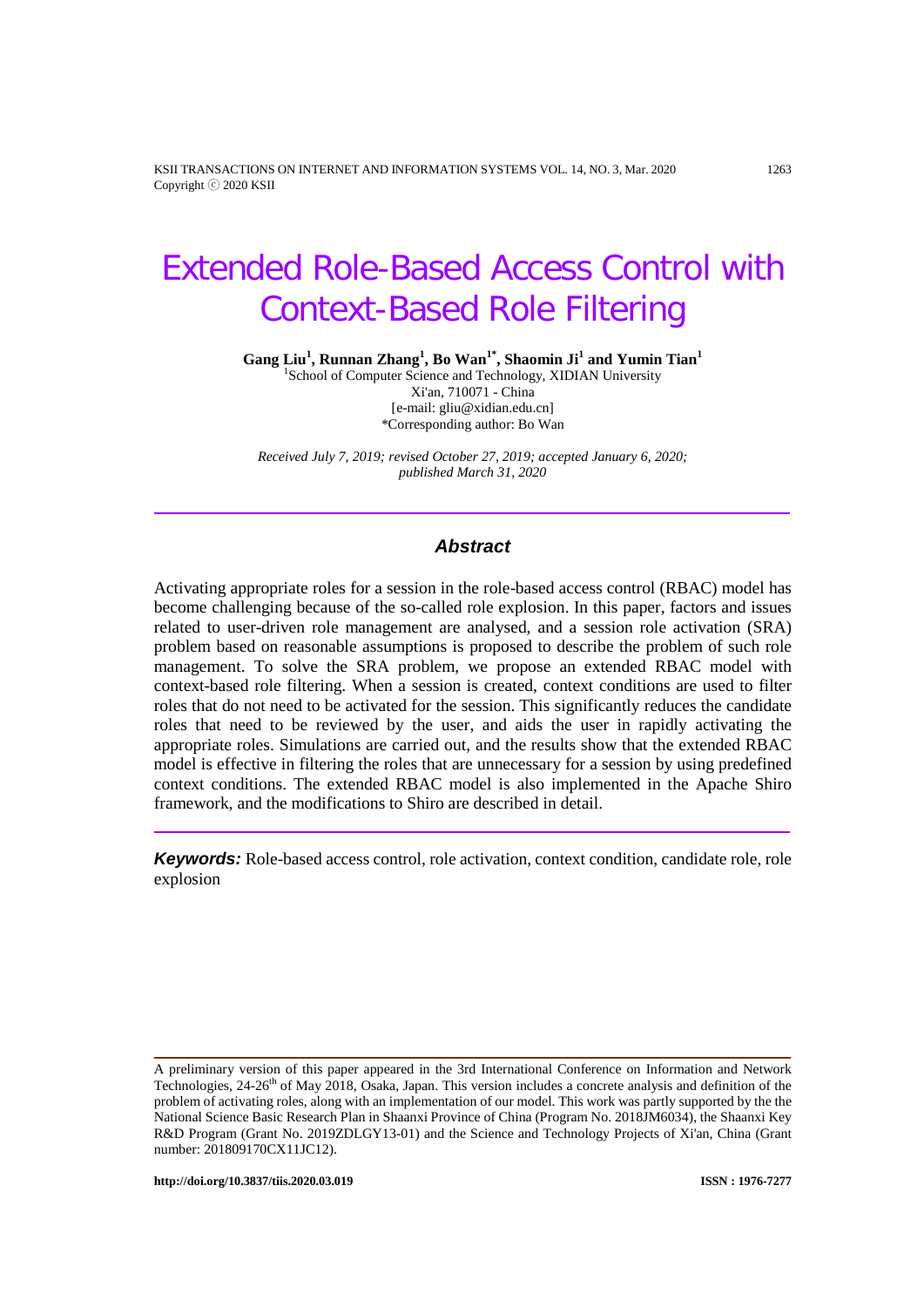## **1. Introduction**

Role-based access control (RBAC) has become the most popular access control model, and is simple to administer and reviewer because it reflects an organisational structure [\[1\].](#page-13-0) In the RBAC model, users are assigned roles, and roles are assigned permissions; thus, users are granted permissions through role activation. This simple RBAC user authorisation model is sufficient for well-organised systems (for instance, a company), where there are generally few roles.

However, because of the development of networks, the so-called role explosion problem (an excess of roles assigned to a single user) has become serious, leading to increasing difficulties in managing and using roles [\[2\].](#page-13-1) Currently, researchers focus on facilitating role management for administrators by extending the RBAC model, for example, administrative role-based access control (ARBAC) [\[10\]](#page-14-0) and the context-aware access control model [\[9\]](#page-14-1)[,\[12\],\[12\].](#page-14-2) However, in the context of role explosion, we believe that the problem of user-driven role management, which means that the user manages session-activated roles, is a crucial one. The significant difference between a normal user and a professional security administrator is the level of knowledge of system security. Security administrators have a comprehensive knowledge of security requirements, policies, and the authorisation framework. In other words, an administrator has a comprehensive understanding of his role and experience in its management. Obviously, users do not have the same security knowledge as security administrators. Thus, user-driven role management is a difficult and urgent problem to be solved. Moreover, the user understanding of security issues directly affects the gravity of role management issues. The better the user understands security, the smaller the management issue, and the reverse is also true.

Zhang et al., "defined and addressed the user authorisation query (UAQ) problem [\[3\],](#page-14-3) and it has been widely studied [\[4](#page-14-4)[-8\].](#page-14-5) The UAQ problem is defined as follows: in the web environment, where the number of roles in a system is large, users do not know which roles they are assigned, and they only request a set of permissions without activating roles. According to the set of permissions requested by a user, the system determines the role set to activate meeting certain conditions [\[3\].](#page-14-3) The UAQ problem assumes that the user knows the permissions needed for the session. However, in real environments, knowledge of security can be very different among users. The assumption of the UAQ problem may not be realistic, and it places higher requirements on user security knowledge. In fact, users often do not fully understand their assigned permissions or roles. Therefore, user-driven role management cannot always be translated into a UAQ problem.

Thus, the fundamental assumptions of the UAQ problem are not sensible. This paper proposes the following assumptions on user knowledge of security:

(1) Users have an approximate understanding of the session goals and the tasks to be performed. Although they cannot formally express the goal of the session, they can assign reasonable permissions to it when they know the meaning of the permissions.

(2) Users have a certain degree of understanding of the role. Although a user cannot accurately remember each role and permission, they can correctly use a role and a permission after obtaining information, such as its name and description.

Based on the above assumptions, the problem of user-driven role management can be summarised as the session role activation (SRA) problem: in a complex system, users know the tasks for a session, but they cannot describe the required permissions accurately, which leads to a difficulty in activating roles for the session. Obviously, the SRA is a smaller problem for user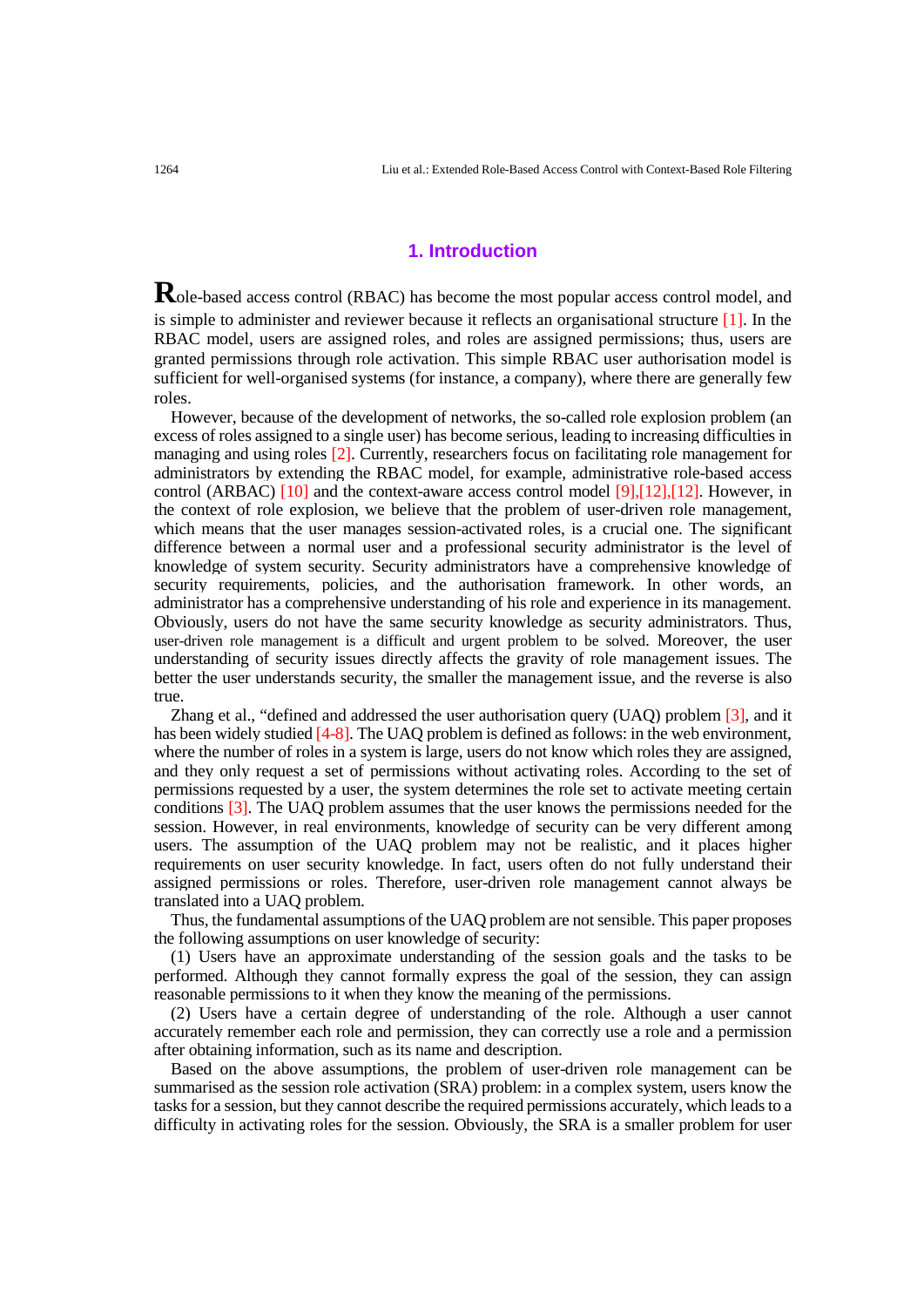security knowledge than UAQ. The SRA problem is a new, reasonable, and practical problem of user-driven role management.

To solve the SRA problem, this paper proposes an extended role-based access control model (referred to as E-RBAC in the following) which uses context information to filter roles and obtain candidate roles strongly related to the session. The number of candidate roles is significantly reduced compared to the user role set, meaning that the extended RBAC model can significantly reduce user workload on role management.

This paper provides the following three contributions:

(1) The relationship between user security knowledge and the problem of role management is analysed. A more reasonable assumption on the user's mastery of security knowledge is proposed, and the SRA problem is defined according to this assumption.

(2) We propose an E-RBAC model with a context-based role filtering function to solve the SRA problem. It uses context conditions to select a session that is more strongly related to user roles, significantly reducing the number of candidate roles. The E-RBAC model helps users who lack security knowledge to activate appropriate roles for a session. Furthermore, dynamic management of the session-role relationship is realised, complying with the principle of least privilege.

(3) We implement the E-RBAC model in a Shiro framework [\[13\].](#page-14-6)

# **2. Related Work**

## **2.1 Context**

Context is an elusive concept that has different meanings to different people and communities, and even researchers (such as Dey et al., ["\[14\]](#page-14-7) and Ryan et al., ["\[16\]\)](#page-14-8) have different definitions of context. The common point is that context is any information that can be used to characterise the interactions between users and applications. Additionally, it is believed that the three important aspects of context are where you are, who you are with, and what resources are nearby.

Context has been applied to different areas, such as the Internet of Things [\[18\],](#page-14-9) vehicles [\[19\],](#page-14-10) mobile computing [\[20\],](#page-14-11) and healthcare social networks [\[21\].](#page-15-0) Furthermore, using context to improve the security of different applications has become an important task for researchers [\[22](#page-15-1)[,23](#page-15-2)[,25-](#page-15-3)[32\].](#page-15-4)

Many researchers have introduced context information into RBAC. Because roles cannot be organised in static hierarchies, Kayes et al., "introduced both formal and ontology-based approaches to model dynamic contextual roles and to specify context-aware access control policies by activating such dynamic roles at runtime [\[25\].](#page-15-3) Abdella et al., "proposed a context-aware RBAC model for the Android permission system which can provide dynamic permission granting and revoking while keeping the number of polices low. In the model, Android applications assign roles corresponding to a set of permissions, which in turn are associated with contexts. Permissions for the corresponding role are granted and revoked according to the associated contexts [\[10\].](#page-14-0) Sadat Emami et al., "proposed a context-aware dynamic RBAC model for pervasive computing environments where contexts are divided into long-term and short-term ones. At the beginning of a session, the model dynamically assigns roles to a user considering only long-term contexts. However, during the session, an active permission set for the assigned roles is determined according to the short-term context conditions [\[26\].](#page-15-5) Rathod et al., "introduced a semantically rich context-sensitive access control system for OpenStack by incorporating the current context attributes of a user (such as location and time). They integrated such context information in their own access control system to express and enforce the contextual-situation policies in OpenStack [\[28\].](#page-15-6) Zhong et al., "presented an application layer multicast system for context-aware dynamic role assignment, which adjusts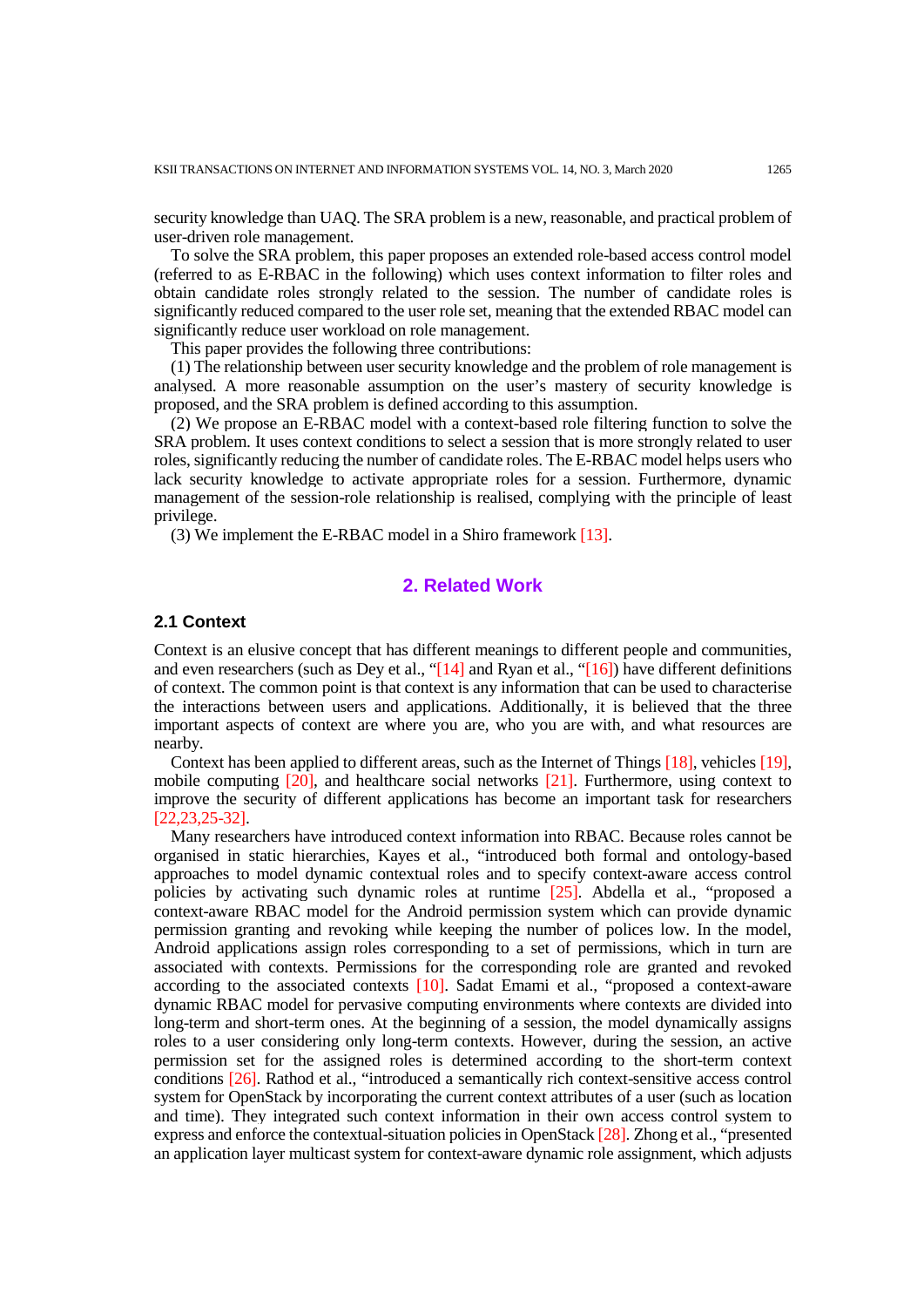user permissions in real time according to context information. Roles and permissions are assigned dynamically, according to the context information collected on the user and the resources, to avoid real-time patching of user permissions [\[29\].](#page-15-7) Oluwatimi et al., "extended the context-aware system to secure enterprise content (CASSEC) by incorporating a proximity-like structure. Using the information obtained from analysing the context, the system can make inferential decisions [\[30\].](#page-15-8)

All these studies focus on managing roles and permissions according to context. However, their constraints on roles and permissions are simple and rigid. In fact, they assume that the goals or tasks of the constrained roles/permissions can be formally described through the context. Thus, the general context constraint method clearly does not solve the SRA problem.

## **2.2. RBAC Authorisation Process**



**Fig. 1** depicts the authorisation process in the NIST RBAC [\[24\],](#page-15-9) and the operations are detailed as follows:

 *CreateSession*. Each session is defined as the mapping of one user to many possible roles; that is, after the user establishes a session, they maintain a subset of the roles assigned to them for the session.

 *ActivateRoles*. The *ActivateRoles* operation is a key feature of RBAC that distinguishes it from other access control models. The user selects the appropriate role to activate, and obtains the permissions assigned to the role. *ActivateRoles* ensures that only part of the role is activated, ensuring the least privilege principle and increasing system security. Because in well-organised systems (for example in a company) a user is typically assigned a small number of roles, they know which roles should be activated before requesting permissions.

 *RequestPermission* and *CheckAccess*. Similar to other access control models, *RequestPermission* and *CheckAccess* are required in RBAC. After the user activates the roles, they request permissions to perform a task, and the system determines whether the permissions correspond to the activated roles.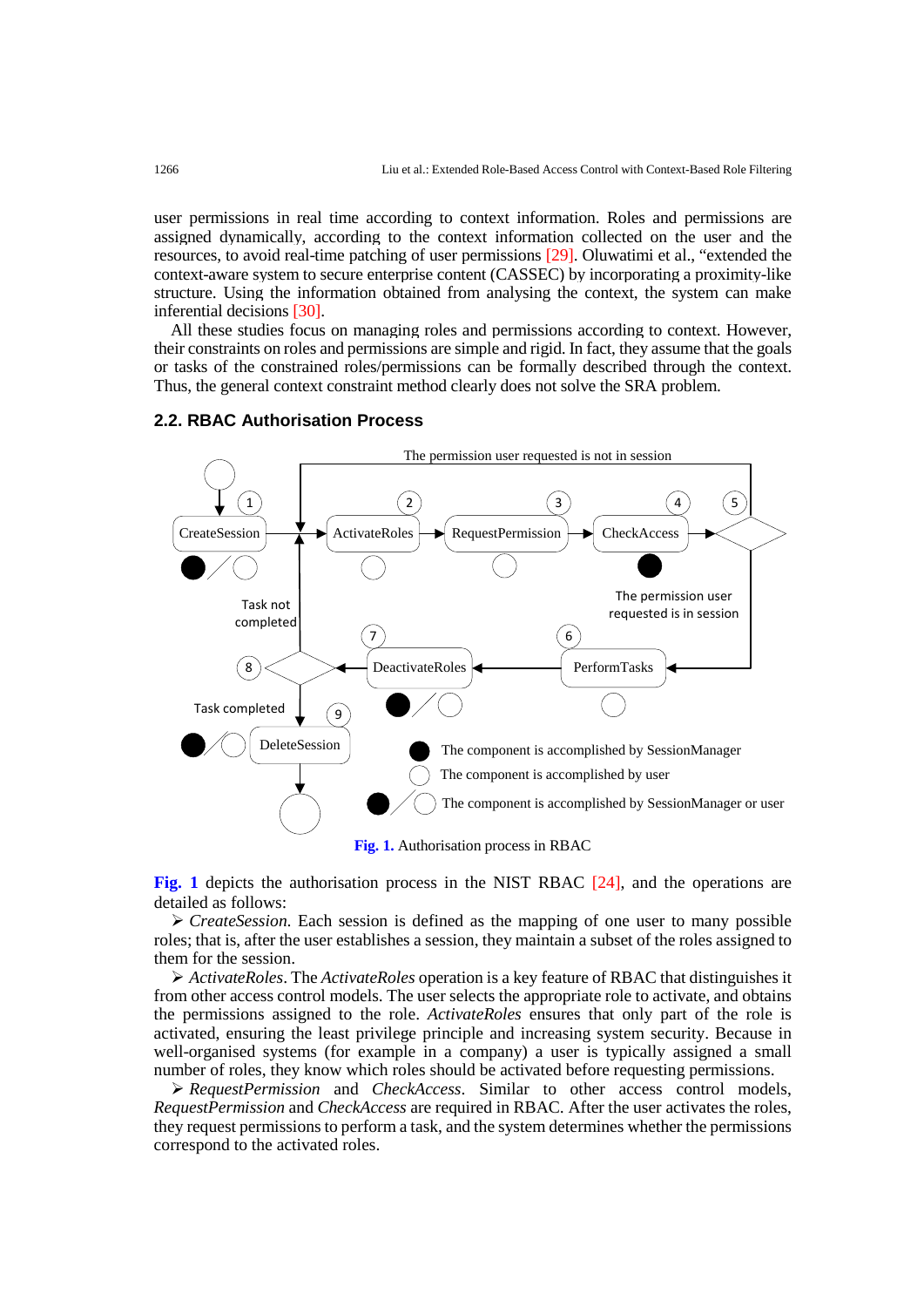*PerformTasks* and *DeactivateRoles*. If the permissions requested by the user are granted in the current session, the user starts performing their task. If the permissions have not been granted, the user returns to *ActivateRoles*. Because the permissions required for a session change with the execution of the task, during the session lifetime the user continuously returns to *ActivateRoles* or *DeactivateRoles* to maintain the session's permissions, in accordance with the least privilege principle.

 *DeleteSession.* This releases the resources that were used in the session, including the roles that the user did not deactivate.

Role explosion is defined as the problem of users being assigned too many roles by the system. In the RBAC model, users have no methods of effectively managing roles for a session, which makes the problem of user-driven role management evolve into the SRA problem.

## **3. E-RBAC MODEL**

This section first defines context constraints, and then describes the proposed E-RBAC model, demonstrating how it filters roles using these constraints.

## **3.1. Context Constraints**

According to[15], a context constraint is defined as a means of considering the context information in access control decisions. A context constraint is categorised according to different properties, such as being dynamic/static, coercive/non-coercive, or being an assignment or authorisation constraint.

In particular, an authorisation constraint is a constraint on role activation. When a user needs to activate a role, the system determines whether the authorisation constraint is met. This constraint needs to be met for the role to be activated. Obviously, the context considered by the authorisation constraint needs to be detected during the session lifetime. The context constraints used in this paper can be classified as authorisation constraints.

Before applying them to the extended RBAC model, a formal description of the context constraints used in role activation is given. A context constraint is defined according to terms including context attribute, context function, and context condition, as follows:

**Definition 1**. A **context attribute** *ATTR* represents a certain property of the context; for example, *TIME*, *LOCATION*, and *NAME* are context attributes. The actual value of a context attribute may change dynamically (such as *TIME*), or it may vary for different instances of the same abstract entity (such as *LOCATION*, *BIRTHDAY*, or *NATIONALITY*).

**Definition 2**. A **context function** is a mechanism to obtain the current value of a context attribute. We use *ATTR(p)* to represent the context function of context attribute *ATTR*, being *p* a set of input parameters, which can be empty. For example, *DATE()* could be defined to return the current value of context attribute *DATE* and *BIRTHDAY(id)* to return the birthday of a person having identifier *id*.

**Definition 3**. A **context condition** *COND* is a binary predicate that compares the current value of a context attribute with a predefined constant (such as *DATE()*="2016.10.01") or with the value of a different context attribute (such as *SCORE()>AVERAGESCORE()*). Thus, a context condition can be represented in the form  $(ATTR(p) \perp x)$  or  $(ATTRi(p) \perp ATTRj(q))$ , where *x* is a value and  $\perp$  is a comparison operator in the set  $\{\leq, \leq, =, >, \geq\}$  used in this work. The range of a context condition is {true, false}.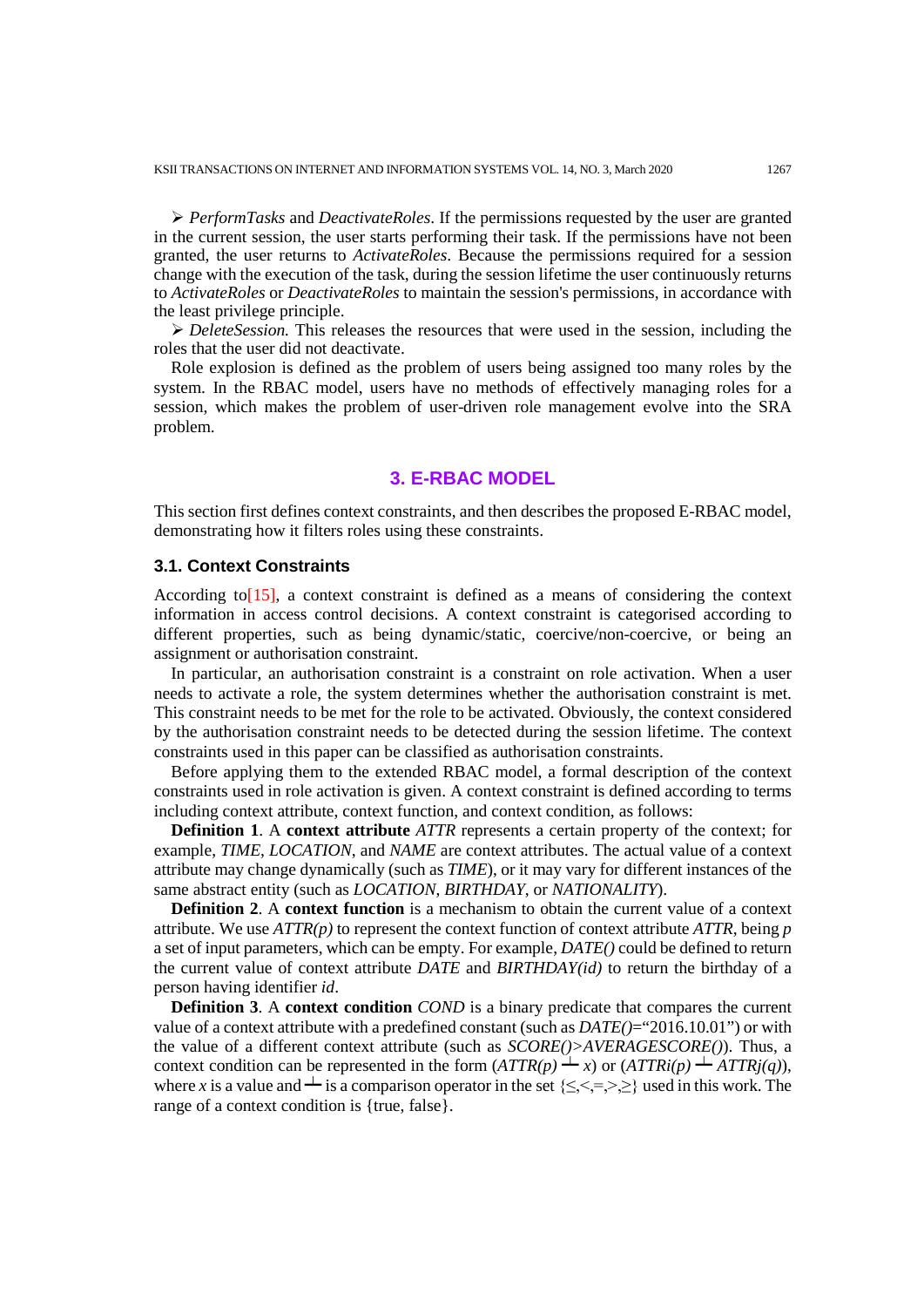**Definition 4**. A **context constraint** *CONS* contains a combination of one or more *COND*s, that is:

$$
CONS = COND_1 \land COND_2 \land ... \land COND_n.
$$

It returns true when each context condition  $COND_i(i=1..n)$  is true; otherwise, it returns false.

## **3.2. E-RBAC Model**



**Fig. 2.** E-RBAC model

The elements of the E-RBAC model and their relations are described in **Fig. 2**. The model includes the basic RBAC model and several new elements and relations, detailed in the following:

(1) CANDIDATE ROLES stores the roles selected by the ROLE FILTERING module. These roles can be viewed and activated by the user for a session.

(2) ROLE FILTERING is a module filtering roles, using context information to select those that may be appropriate for the user to activate for the session. The selected roles are inserted into CANDIDATE ROLES.

(3) *ATTR*s are context attributes that are assigned to the user according to the roles assigned to the user and that can be used to monitor the user and session context.

"USER-ATTR relation" is a many-to-many relationship, that is, a user can be assigned one or more *ATTR*s and an *ATTR* can be assigned to one or more users.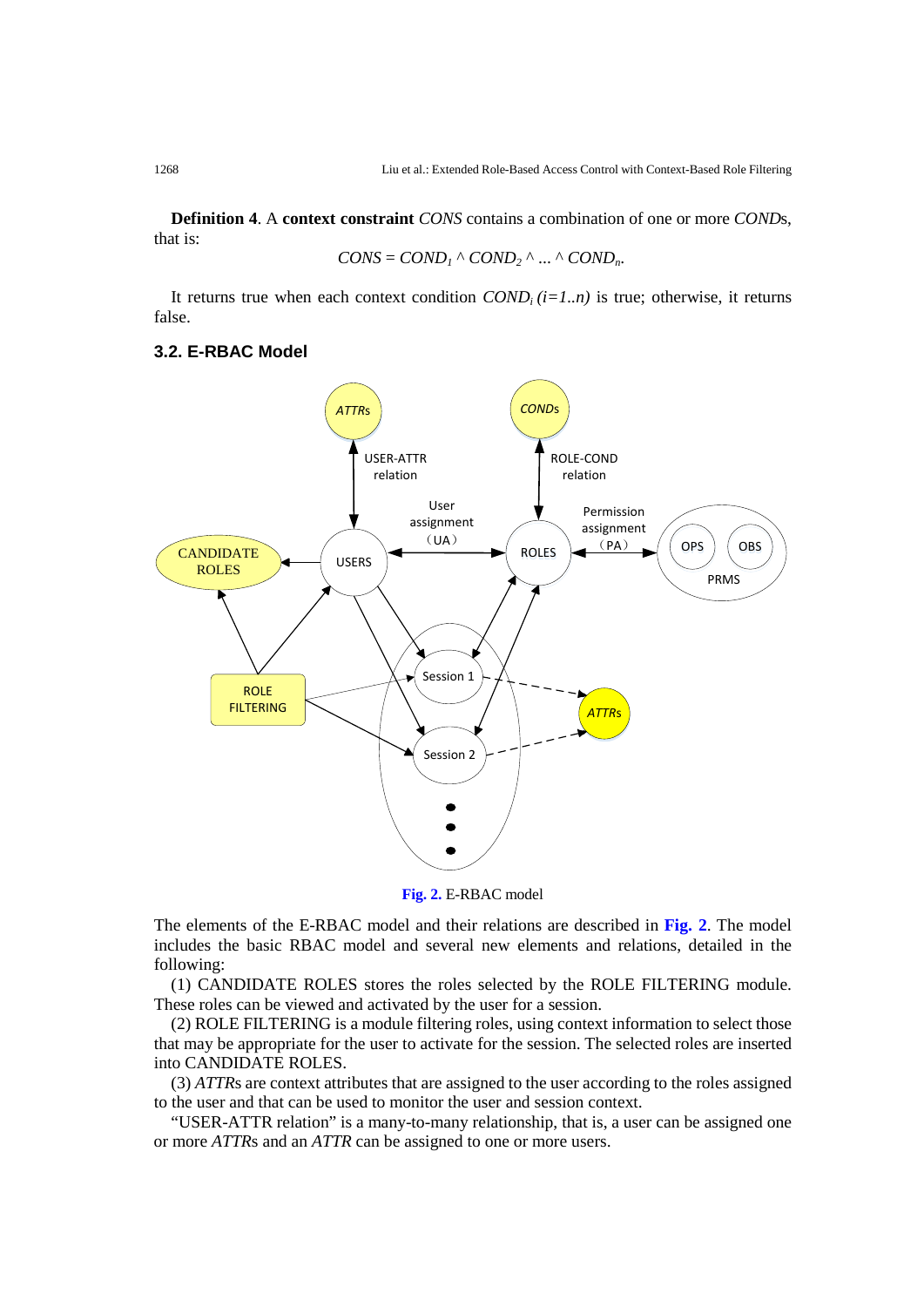(4) *COND*s is used to represent the conditions for activating a role. In general, *CONDs* and ROLEs exhibit a many-to-many assignment relationship. The *COND*s assigned to a role constitute a *CONS*. A role can only be activated when the user context meets all of the *COND*s assigned to the role, that is, the result of evaluating *CONS* must be true.

When creating roles, the security administrator establishes ROLE-COND relations according to security requirements. The USER-ATTR relations are established automatically when assigning a role to the user.

*ATTR*s are used to monitor the context information of user and session, and *ATTR*(·) obtains the value of *ATTR* of a user, session or environment. Both *COND* and *CONS* are truth-expressions associated with *ATTR*. Each *CONS* is mapped to its role, and ROLE FILTERING evaluates whether the role is added to CANDIDATE ROLES according to the value of the related *CONS*.

According to the above description, the relationship between constraints, users, sessions, and roles in E-RBAC is formalised as follows:

> *ATTR*→USER *ATTR*→Session *CONS*→^*COND*  $COMP = AITR$ ( $\cdot$ ) $\rightarrow$ *constant*  $ATTR( • ) = ATTR$  $CONS \rightarrow ROLE$

#### **3.3. Authorisation in E-RBAC**

In E-RBAC, ROLE FILTERING and CANDIDATE ROLES are related to the authorisation process. **Fig. 3** illustrates the functions of the two components and demonstrates how the E-RBAC filters roles to solve the SRA problem. Compared to the RBAC authorisation process, four steps are added and *ActivateRoles* is modified. The E-RBAC authorisation process is detailed as follows.



**Fig. 3.** Authorisation process in E-RBAC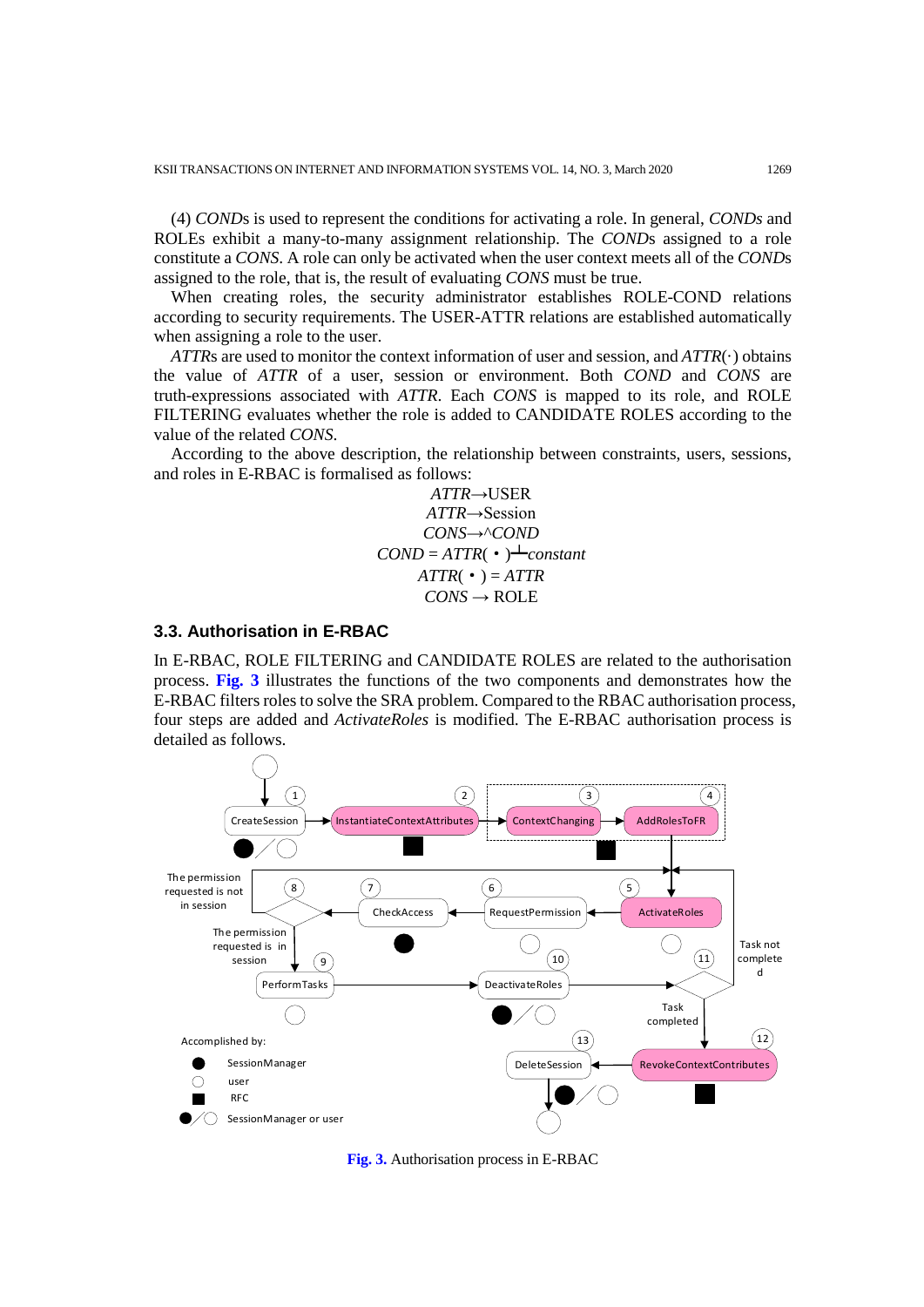*InstantiateContextAttributes*. When a user creates a session, ROLE FILTERING instantiates the *ATTR*s assigned to the user, where instantiation means that all *ATTR*s assigned to the user are monitored in real time.

 *ContextChanging* and *AddRolesToFR*. *ContextChanging* is a not-real module that needs to be executed by *SessionManager*, the user, or ROLE FILTERING. In general, the user performs the task while changes occur in the context, particularly in the interconnected and collaborative environment. When ROLE FILTERING detects a change in the *ATTR*s, it evaluates the *CONS* assigned to the role according to the context, and if the *CONS* is met and it is user- or environment-dependent, the role is added to CANDIDATE ROLES. Although the modules are depicted at the beginning, this process is repeated during the session.

 *ActivateRoles*. One of the main differences between E-RBAC and RBAC in terms of role activation is that in the E-RBAC model the user or system only needs to find roles in CANDIDATE ROLES, and the number of roles here is significantly lower than that assigned to the user by the system. This is because the number of roles satisfying *CONS* is very small in the current environment. Thus, the user or system workload for activating the role is substantially reduced and the SRA problem is solved.

 *RevokeContextContributes*. At the end of the session, not only do the remaining activated roles need to be deactivated, but also the instantiated *ATTR*s need to be revoked; in other words, ROLE FILTERING no longer monitors user context in real time.

The authorisation process above described is for E-RBAC: it uses *CONS* to filter the roles, either adding the roles satisfying the *CONS* to CANDIDATE ROLES or activating them automatically. The difference between E-RBAC and RBAC is that CANDIDATE ROLES is added, which makes E-RBAC add four role-filtering-relevant steps to the RBAC authorisation process. In this way, the time required for a user to query or activate a role is highly reduced, thereby solving the SRA problem.

## **3.4. Simulation**

To illustrate the effectiveness of E-RBAC, we carried out a simulation. Because there is currently no other study in the literature on the SRA problem, we cannot compare our results with similar works; thus, the results of the simulation are compared with those of native RBAC to illustrate the validity of E-RBAC. An evaluation using policies (including role data) from real organisations would be ideal, but we are not aware of any suitable and publicly available policy of this kind. Therefore, we evaluated our model using synthetic policies.

The number of roles assigned to the user is selected from a uniform distribution which range is 1 and the total number of roles in the simulation. For the simulation, we define generic attributes *attr1*, *attr2*, etc. The range of user attributes is [0,9]. A context condition is a binary predicate in the form of *attr*∈[*min,max*), in which *min*∈[-10,9) and *max*∈(*min*,19]. The scope of a *COND* exceeds the range of user attributes, so that our simulation can express terms such as *attr*<3 by using *attr*∈[-5,4), for example. A *CONS* contains a combination of one or more *COND*s. The user attributes *min* and *max* are integers, and their values are selected from a uniform distribution in their respective ranges. In the simulation, the attribute used by the role *COND* matches the user attribute.

To explain the simulation method clearly, we provide the example shown in **Tables 1** and **2**. The example only includes three users (*U1*, *U2* and *U3*) and three roles (*R1*, *R2* and *R3*). Each role has two *COND*s to form its *CONS*. Each user has two corresponding *ATTR*s. *U1* is assigned *R2*, and the evaluation of its *CONS* is as follows: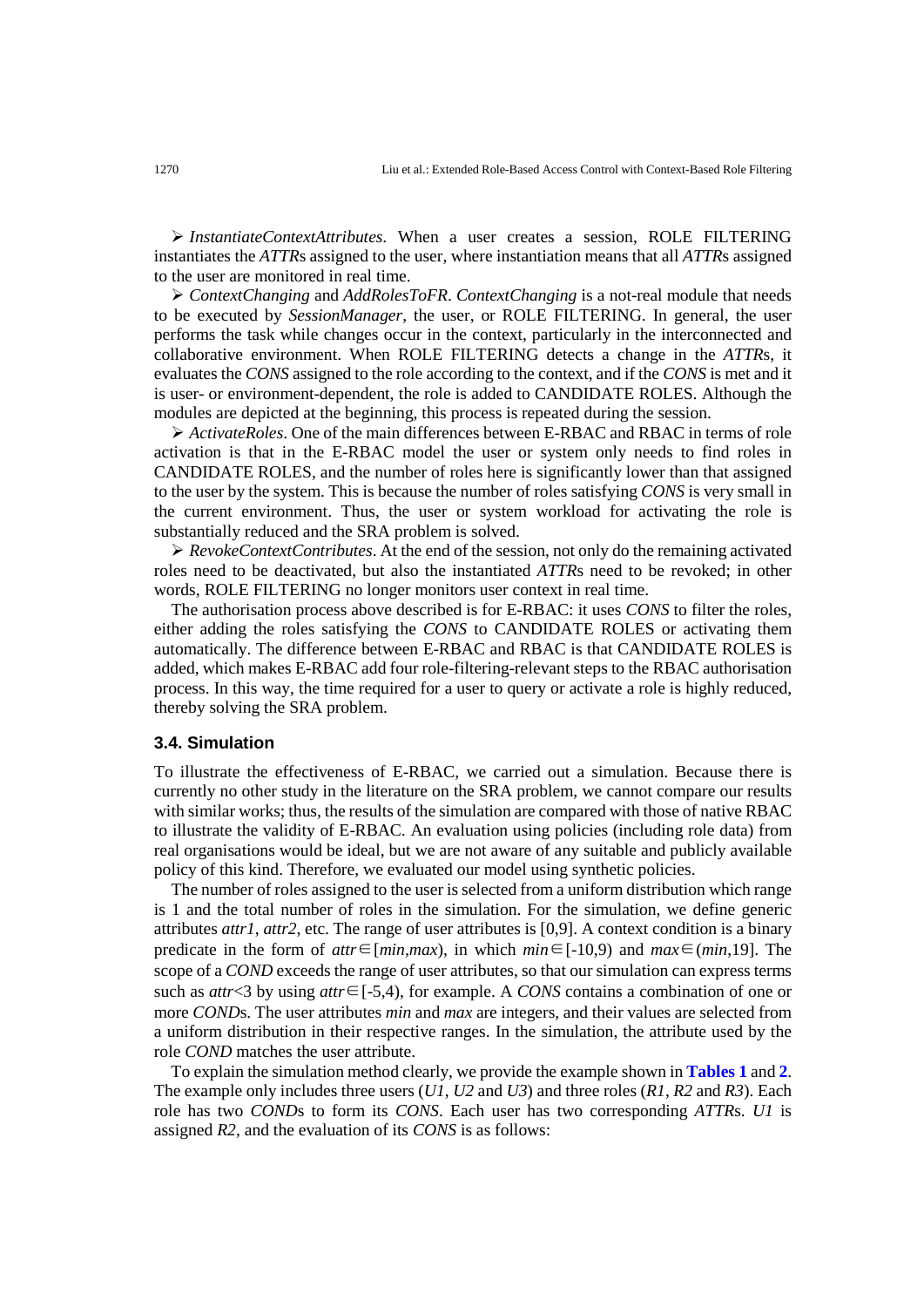$CONS_{R2}(UI) = (-1 \leq \text{ATTR1}(UI) < 5) \cdot (-5 \leq \text{ATTR2}(UI) < 6) = (-1 \leq 4 < 5) \cdot (-5 \leq 5 < 6) = True$ Therefore, *R2* is added to the CANDIDATE ROLES of *U1*. *U3* is assigned *R3*, and the evaluation of its *CONS* is:

 $CONS_{R3}(U3) = (5 \leq ATTR1(U3) < 15)$ <sup> $\land$ </sup> $(-3 \leq ATTR2(U3) < 12) = (5 \leq 2 < 15)$  $\land$  $(-3 \leq 0 < 12) = False$ R3 cannot be added to the CANDIDATE ROLES of *U3*. Similarly, the data of CANDIDATE ROLES in **Table 1** can be calculated.

| User id | <b>Assigned roles</b> | <b>CANDIDATE ROLES</b> | ATTR1 | ATTR2 |
|---------|-----------------------|------------------------|-------|-------|
|         | R٦                    | R2                     |       |       |
|         | R1.R3                 |                        |       |       |
|         | R1. R2. R3            | R <sub>2</sub>         |       |       |

**Table 1.** Information of Users

| <b>Table 2.</b> Information of Roles |                                     |                                |  |  |  |  |  |
|--------------------------------------|-------------------------------------|--------------------------------|--|--|--|--|--|
| Role id                              | COND1                               | COND <sub>2</sub>              |  |  |  |  |  |
| R1                                   | $2 \leq \text{ATTR1}(\cdot) \leq 3$ | $0 \leq ATTR2$ ( • $\geq 18$ ) |  |  |  |  |  |
| R2                                   | $-1 \leq \text{ATTR1}$ ( • $\leq 5$ | $-5 \leq ATTR2$ ( • $\geq 6$ ) |  |  |  |  |  |
| R <sub>3</sub>                       | $5 \leq \text{ATTR1}$ ( • $\geq 15$ | $-3 \leq ATTR2$ ( • $) < 12$   |  |  |  |  |  |

As seen in **Fig. 4**, the statistics change as the number of users increases. In our simulation, there are 5,000 users, 500 roles, and 6 *COND*s. After counting the data of 2,000 users, the statistics no longer exhibit substantial changes. For this reason, we used 2,000 users in other simulations. **Table 3** displays the results for different numbers of *ATTR*s and roles.



In **Fig. 4**, because a uniform distribution was used to create the *ATTR*s and *COND*s, the mean and median of filtered roles are nearly equal after counting the data of 2,000 users. Moreover, at this user count, the difference between the mean number of roles assigned to the user and of those filtered is stable. This demonstrates that the E-RBAC model can stably filter out certain roles and address the SRA problem.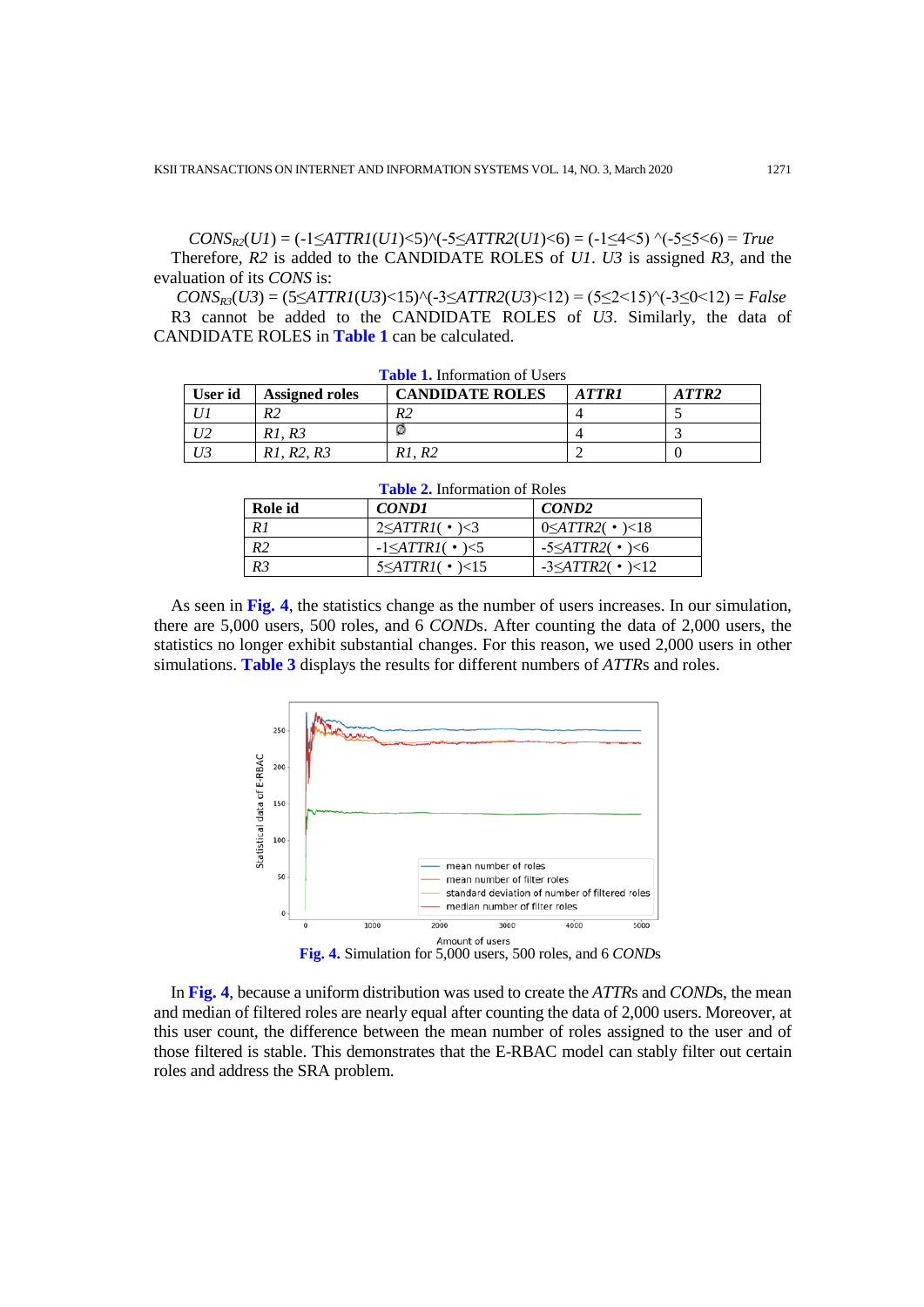| <b>Roles</b> | <b>CONDs</b>   | <b>Roles</b> | <b>Filtered roles</b> |         | $\mu_{\rm fr}/$ |       |
|--------------|----------------|--------------|-----------------------|---------|-----------------|-------|
|              |                | μ,           | $\mu_{tr}$            | σ       | <b>Median</b>   | μ,    |
| 100          | 2              | 51.620       | 33.106                | 26.287  | 34.0            | 64.1% |
|              | 4              | 48.546       | 41.153                | 25.644  | 40.0            | 84.8% |
|              | 6              | 50.691       | 47.712                | 27.192  | 48.0            | 94.3% |
| 200          | 2              | 101.414      | 61.275                | 53.449  | 62.0            | 60.4% |
|              | 4              | 101.895      | 87.866                | 52.178  | 89.0            | 86.2% |
|              | 6              | 101.812      | 94.960                | 54.123  | 96.0            | 93.3% |
| 500          | 2              | 252.083      | 153.058               | 132.190 | 153.0           | 62.7% |
|              | $\overline{4}$ | 247.993      | 214.252               | 130.055 | 218.0           | 86.4% |
|              | 6              | 250.102      | 233.515               | 135.849 | 232.0           | 93.4% |

**Table 3.** Assignment of ATTRs

Obviously, the number of *COND*s has a significant effect on the number of filtered roles. As seen from **Table 3**, columns 2 and 4, the mean and median number of filtered roles increase significantly when the number of *COND*s increases. Additionally, the mean and median number of roles and filtered roles increase as the number of roles increases. For groups with the same number of roles and different numbers of *COND*s, the standard deviation is essentially the same.

The three following results can be obtained from **Table 3**:

(1) Additional roles are filtered by using a higher number of *COND*s; therefore, a refined context condition should be used.

(2) The number of filtered roles increases as does the total number of roles. An increase in the number of roles contributes to the severity of the SRA problem.

(3) The standard deviation of the number of filtered roles oscillates following the number of roles.

In summary, the E-RBAC model can address the SRA problem. Better results are provided by refining the *COND*s.

Assume the mean number of roles assigned to a user is *n*. Assume the average number of *COND*s assigned to a role is *m*. In the simulation, when a user creates a session, E-RBAC sweeps through the user role set and calculates the CONDs of each role. Therefore, the time complexity for E-RBAC to filter roles is *O(nm)*, and its space complexity is *O(1)*.

Importantly, in the simulation, the number of candidate (unfiltered) roles is significantly reduced (recall, especially, **Table 3**) with respect to native RBAC, which has no role filtering. This implies that E-RBAC greatly reduces the user's workload on roles management.

## **4. Implementation**

Apache Shiro is a powerful and flexible open-source security framework that cleanly handles authentication, authorisation, enterprise session management, and cryptography. The Shiro framework has been applied extensively because of its ease of use and understanding, particularly in network environments. It provides a clean and intuitive API, simplifying task of securing applications for developers. The authorisation module in this framework is the realisation of the standard RBAC model. We modified the Shiro security framework and added a ROLE FILTERING module in order to address the SRA problem. The whole code and data are available at [\[33\].](#page-15-10)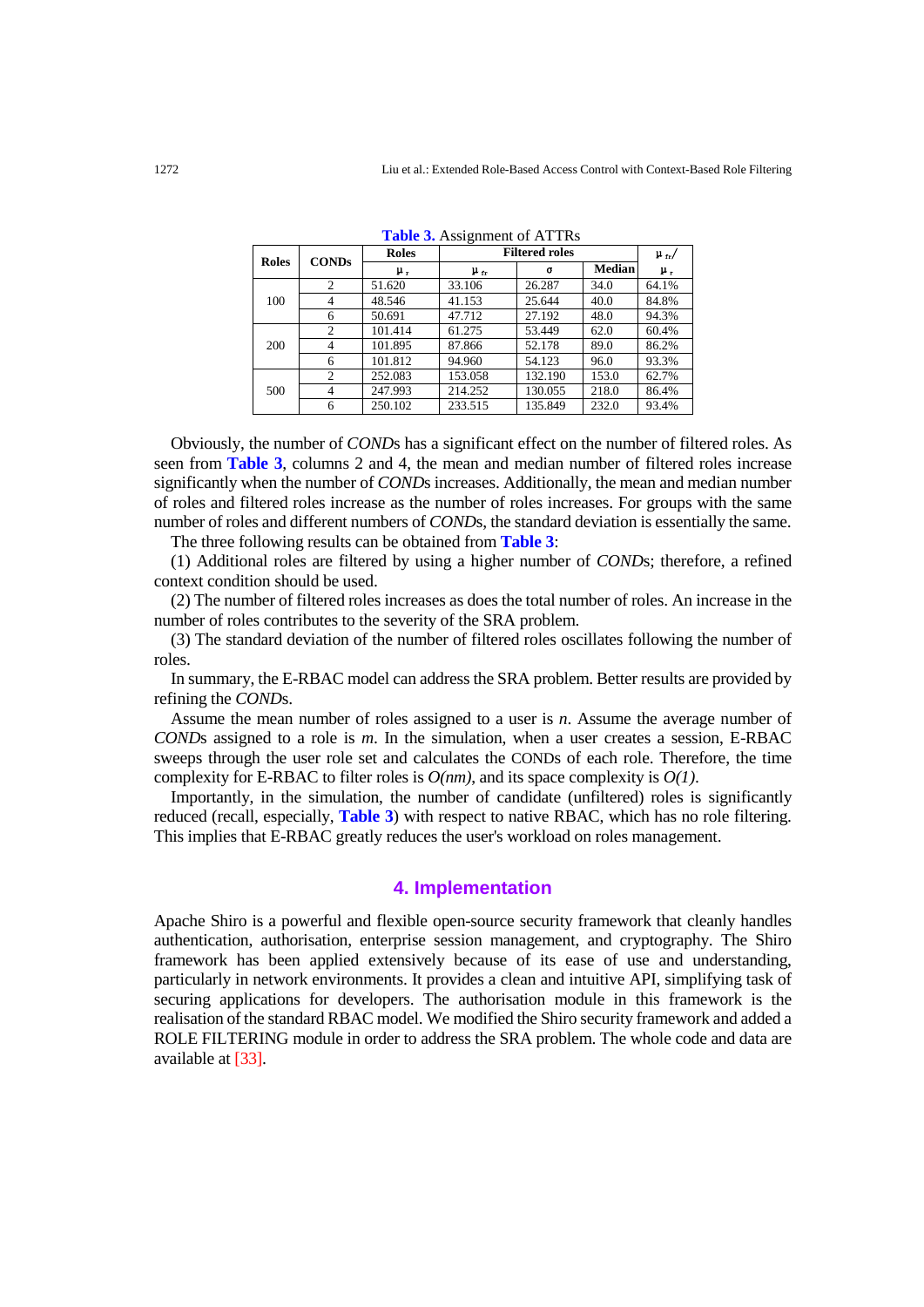#### **4.1. Architecture**



**Fig. 5.** Modified Shiro architecture

The model architecture is illustrated in **Fig. 5**. The original Shiro framework authorisation provides a simple access control interface: provided the user/role and role/permissions are assigned, it uses the *hasRole* method to determine whether the user has a specific role and whether to grant permissions to the user, rather than using the user-activated role set. This authorisation process is simple, but not sufficiently safe and flexible, because it renounces the session of the RBAC model. In ROLE FILTERING, we added the session and implemented the role filtering function, whereby the function manager and attribute manager are used for managing the supported functions and *ATTR*s, while attribute mapping and condition evaluation are used for *CONS* evaluation.

## **4.2. Static Architecture**

To maintain its simplicity and ease of use, we implemented very few changes in the Shiro framework and made the new ROLE FILTERING an optional module that can be applied according to developer decisions. As illustrated in **Fig. 6**, in this paper we introduce the novel *Subject* and *Session* classes in Shiro and present the entire ROLE FILTERING module, without covering the whole implementation of the framework.

The *hasRole* method of the *Subject* class is the implementation of the access control method in Shiro. We added the *ChangeAttributeValue* and *AddActiveRole* methods, based on the *hasRole* method, to the *Subject* class. The *Session* class in Shiro is the implementation of the network session function, and we use this class to implement the session functionality in the RBAC model. The *Session* class has three properties: *ActivatedRoles*, *Attributes*, and *FilteredRoles*. *ActivatedRoles* is used to store the roles activated by the user, *Attributes* is used to store the set of *ATTR*s assigned to the user, and *FilteredRoles* is used to store the roles that meet the *CONS*s. Using the *Session* class, we changed the original *hasRole* method to determine whether *ActivatedRoles* contains a specific role, rather than whether the user has that role assigned; that is, it is used to determine whether the user has activated the specific role. The new *ChangeAttributeValue* method is used to change the value of the attributes stored in *Attributes*. The *AddActiveRole* method, operated by the user to activate a role, places the role in the *ActivatedRoles* member.

The ROLE FILTERING module evaluates the *CONS* assigned to a role and stores the role satisfying the *CONS* in the *FilteredRoles* member of the *Session* class. It includes the *SecurityManager*, *Policy*, *Target*, *Condition*, *Match*, *Apply*, *ConfigManager*, *FunctionFactory*, and *AttributeFactory* classes. The *SecurityManager* class hides the internal structure of ROLE FILTERING from the other components that use it. Thus, an external component uses ROLE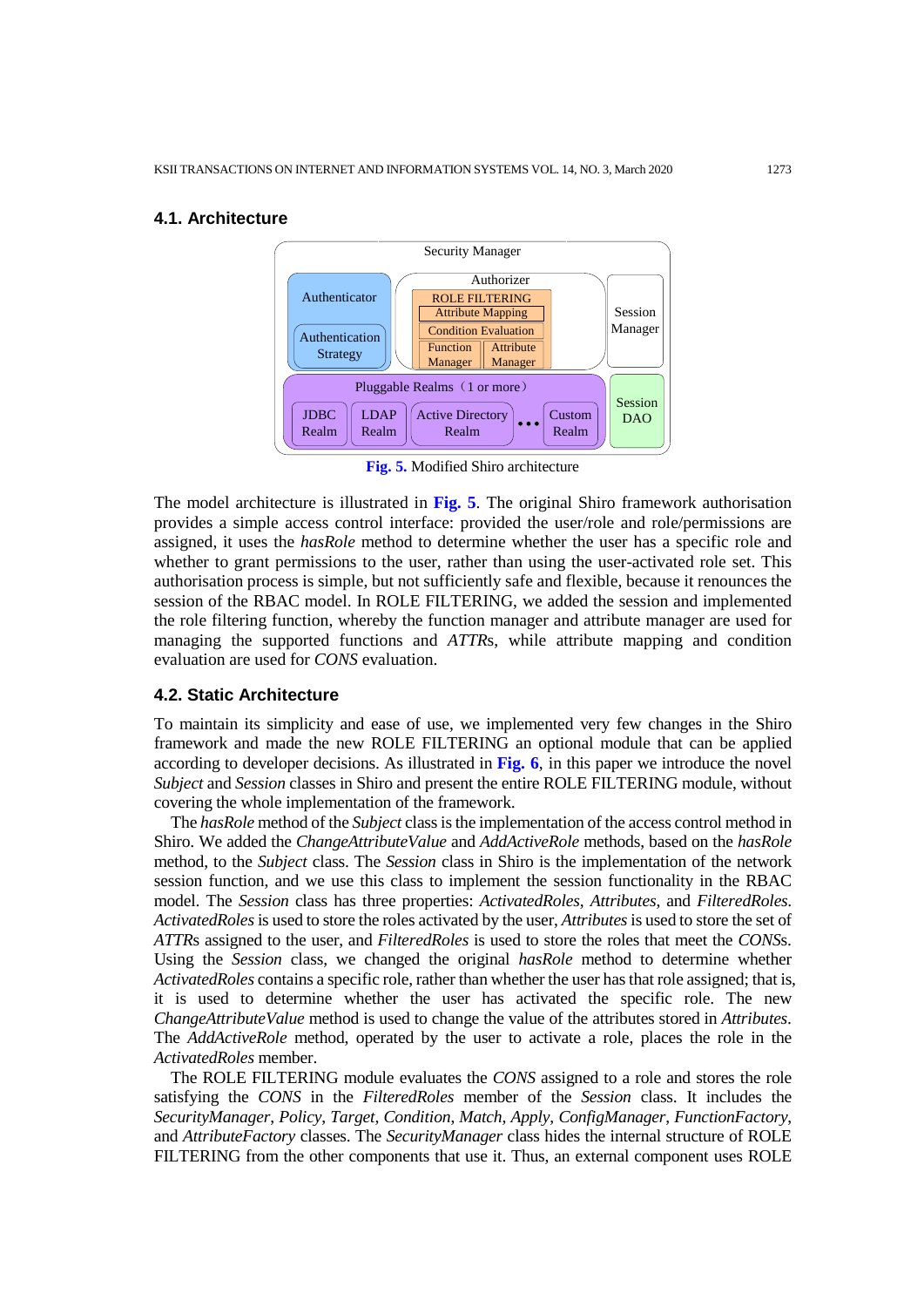FILTERING through the methods provided by *SecurityManager*. The *SecurityManager* class has a private member *PolicyFileLocation*, which contains the address of the policies stored in the *PolicyLibrary* member. *PolicyLibrary* is a collection of *Policy* classes, and a *Policy* consists of the *COND*s assigned to a role. The *Policy* class encapsulates two private member classes, the *Target* and *Condition* classes, which are used to implement attribute mapping and condition evaluation, respectively. Regarding attribute mapping, we evaluate whether the value of an attribute variable is equal to the value of the corresponding attribute constant, taking into account that the compared attributes must have the same attribute ID and type. In this implementation, we support attribute types such as *string*, *Boolean*, *integer*, *time*, and *URI*, among others. The *Target* class encapsulates all the attribute constants to be matched by the user context, and we use the *Match* class to encapsulate individual attribute constants.



**Fig. 6.** Class relations

Regarding condition evaluation, we evaluate the relationship between two *ATTR* variables, such as *SCORE()> AVERAGESCORE()*, where the *SCORE* attribute refers to the subject score and the *AVERAGESCORE* attribute refers to the average score. This can be achieved by using the *Condition* class. The *Apply* class encapsulates a function that represents a particular operator that is used to compare the *ATTR*s, and the *Condition* class encapsulates all of the applied objects. Our implementation supports arithmetic, logical, numeric comparison, date and time arithmetic,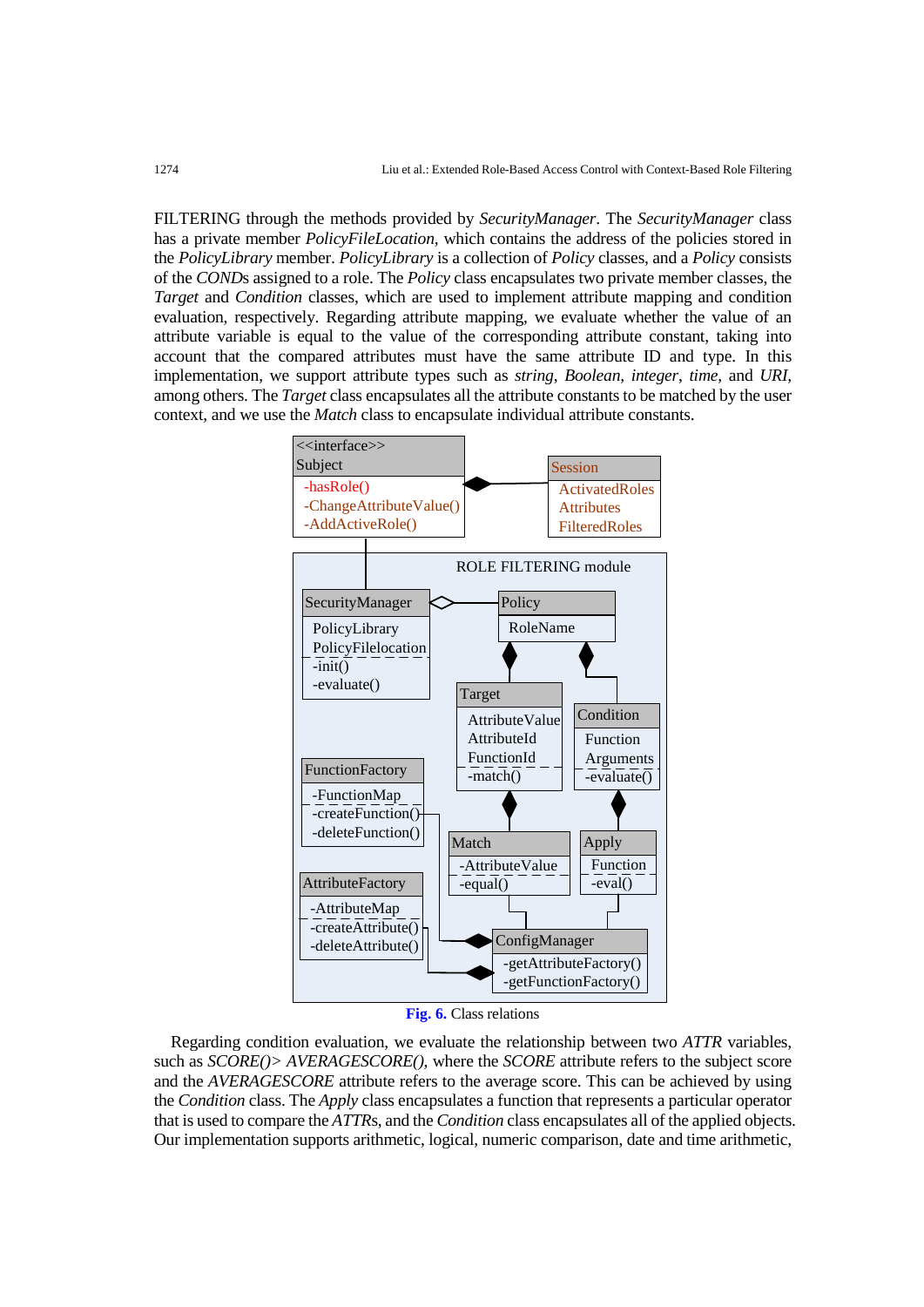non-numeric comparison, and string conversion functions, among others. The *Match* and *Apply* classes contain context attributes and function members; in the initialisation, they need to use *AttributeFactory* and *FunctionFactory* to obtain a specific *ATTR* and function, respectively. The two classes contain the basic *ATTR* and function types, which can be extended by developers according to their actual needs.

## **4.3. Access Control Decisions**

The *hasRole* method also provides access control functions in the modified Shiro framework. However, as mentioned previously, it no longer simply detects whether a role is assigned to the user, but rather detects whether the role is in *ActivatedRoles*. In the new framework, we use *ChangeAttributeValue* to implement the context-changing function. When the value of an attribute stored in *Attributes* is changed by the *ChangeAttributeValue* function, *SecurityManager* immediately re-evaluates the *CONS*s of all roles, adding those that satisfy them to *FilteredRoles*, excluding the other roles, and automatically activating roles according to the different constraint types. Eventually, the user activates a role contained in *FilteredRoles*, instead of depending on those assigned to them. The parameters passed to the *SecurityManager* class include the role name and the set of attributes assigned to the user. The attribute set can be retrieved from the *Attributes* member in the *Session* class. **Fig. 7** describes a *SecurityManager* instance called to evaluate the message sequence chart (MSC) method.



**Fig. 7.** Evaluation of MSC returning "true"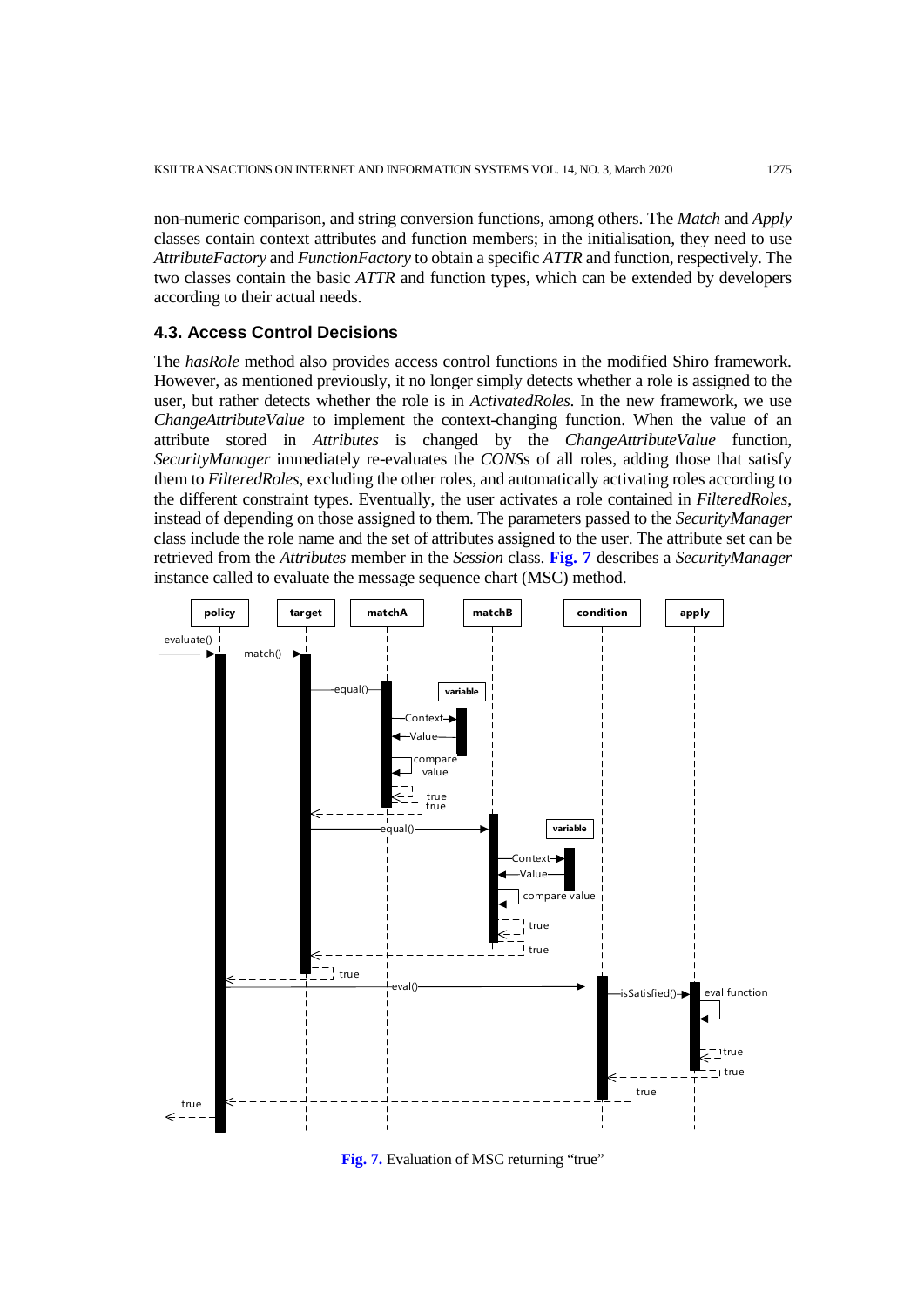The *evaluate* method passes the call to the *policy* object, which is an instance of the *Policy*  class. Then, the *policy* object uses the *match* method to pass the call to the *target* object, which is an instance of the *Target* class. In this example, there are two constant values that the user *ATTR*s must match: matchA and matchB. The *target* object calls the *equal* method of matchA and matchB. This method compares *ATTR* with the attribute constant; if they are equal, it returns to the *target* object. If all of the objects to be matched return true, the *target* object passes the call back to the *policy* object.

If *target* returns true, the *policy* object calls the *eval* method, whereby *policy* passes the call to the *condition* instance of the *Condition* class. Then, the *condition* object passes the call to the *apply* object, which uses its member function to detect whether *ATTR*s meet the required relationship. If true, the result is returned to the *condition* object, and the *condition* object is returned to the *policy* object; thus, the condition evaluation is over. For simplicity, the *condition* object has only one call to the *apply* object in this example. When the *policy* object returns the result to the *SecurityManager* class, the policy evaluation process is completed.

If any of methods or *isSatisfied* return false, the entire process ends immediately and the *SecurityManager* class returns false to the *hasRole* method. Otherwise, if a role's *CONS* is true, the role is stored in the *ActivatedRoles* member of the *Session* class, which means that the role is activated and its *CONS* does not need to be evaluated again. It should be noted that when the value of an attribute stored in the *Session* class changes, all of the active roles associated with that attribute are immediately deactivated, that is, removed from *ActivatedRoles*.

# **5. Conclusion**

Because of the development of networks, the problem of user-driven role management (meaning users managing session-activated roles) has become increasingly serious. In this paper, the SRA problem, which is a new, practical, user-driven role management problem, was first defined based on reasonable assumptions. Then, to address this problem, we proposed an E-RBAC model that filters roles (reducing the number of candidate roles) by monitoring contexts in real time. The formal definition, framework, and workflow of E-RBAC were introduced. The simulations and implementation of E-RBAC in the Shiro framework were also presented. From the results of the simulation, the following conclusions were drawn: the session-context mechanism of E-RBAC reasonably selects candidate roles by automatically sensing changes in the session, and E-RBAC effectively reduces the number of candidate roles by filtering them.

It should be noted that although our study focused on filtering roles by using context information, it still has limitations in application environments. Here, apart from using context information as a constraint, additional information related to the user or session can be used to filter roles. Despite these limitations, we believe that the E-RBAC model using context constraints is an effective solution to the SRA problem. In future work, we will focus on role filtering by combining user behaviour records and practical context information.

## **References**

<span id="page-13-0"></span>[1] Loomis R J, O'Connor A C, "2010 Economic analysis of role-based access control. Final report," *Nist*, 2010.

<span id="page-13-1"></span><sup>[2]</sup> Elliott A, Knight S., "Role Explosion: Acknowledging the Problem," *Software Engineering Research and Practice*, 349-355, 2010.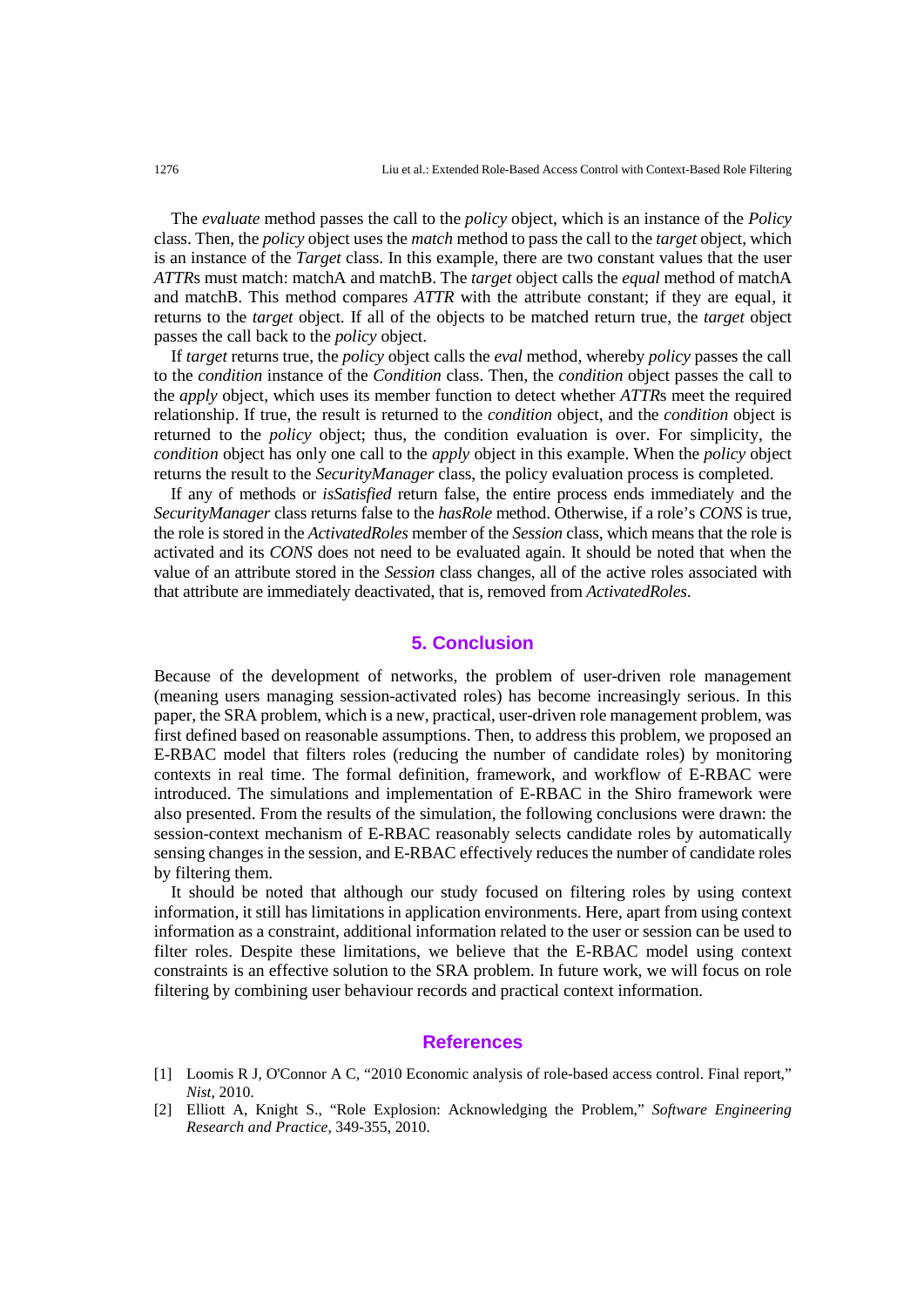- <span id="page-14-3"></span>[3] Zhang Yue and J B D Joshi, "UAQ: a framework for user authorization query processing in RBAC extended with hybrid hierarchy and constraints," in *Proc. of ACM Symposium on Access Control MODELS and Technologies ACM*, pp. 83-92, 2008. [Article \(CrossRef Link\)](http://dx.doi.org/%20doi:%2010.1145/1377836.1377850)
- <span id="page-14-4"></span>[4] Lu J, Joshi J B, Jin L, & Liu Y, "Towards complexity analysis of User Authorization Query problem in RBAC," *Computers & Security*, vol. 48, pp. 116-130, Feb 2015. [Article \(CrossRef Link\)](http://dx.doi.org/doi:%2010.1016/j.cose.2014.10.003)
- [5] Lu J, Xin Y, Zhang Z, et al., "Supporting user authorization queries in RBAC systems by role–permission reassignment," *Future Generation Computer Systems*, 88, 707-717, 2018. [Article \(CrossRef Link\)](https://doi.org/10.1016/j.future.2018.01.010)
- [6] Lu J, Wang Z, Xu D, et al., "Towards an Efficient Approximate Solution for the Weighted User Authorization Query Problem," *IEICE TRANSACTIONS on Information and Systems*, 100(8), 1762-1769, 2017. [Article \(CrossRef Link\)](http://dx.doi.org/doi:%2010.1587/transinf.2016ICP0002)
- [7] Wickramaarachchi G T, Qardaji W H, & Li N, "An efficient framework for user authorization queries in RBAC systems," in *Proc. of ACM symposium on Access control models and technologies*, pp. 23-32, June 2009. [Article \(CrossRef Link\)](http://dx.doi.org/doi:%2010.1145/1542207.1542213)
- <span id="page-14-5"></span>[8] Lu J, Wang Z, Xu D, Tang C, & Han J, "Towards an Efficient Approximate Solution for the Weighted User Authorization Query Problem," *IEICE TRANSACTIONS on Information and Systems*, vol. E100.D(8), pp. 1762-1769, 2017[. Article \(CrossRef Link\)](http://dx.doi.org/doi:%2010.1587/transinf.2016ICP0002)
- <span id="page-14-1"></span>[9] Samuel A, Sarfraz M I, Haseeb H, Basalamah S, & Ghafoor A, "A framework for composition and enforcement of privacy-aware and context-driven authorization mechanism for multimedia big data," *IEEE Transactions on Multimedia*, vol. 17, pp. 1484-1494, July 2015. [Article \(CrossRef Link\)](http://dx.doi.org/doi:%2010.1109/TMM.2015.2458299)
- <span id="page-14-0"></span>[10] Abdella J, Özuysal M, Tomur E, "CA‐ARBAC: privacy preserving using context‐aware role ‐based access control on Android permission system," *Security and Communication Networks*, 9(18), 5977-5995, 2016. [Article \(CrossRef Link\)](http://dx.doi.org/doi:%2010.1002/sec.1750)
- [11] Kulkarni D, & Tripathi A, "Context-aware role-based access control in pervasive computing systems," in *Proc. of ACM symposium on Access control models and technologies*, pp. 113-122, June 2008.
- <span id="page-14-2"></span>[12] Hosseinzadeh S, Virtanen S, Díaz-Rodríguez N, & Lilius J, "A semantic security framework and context-aware role-based access control ontology for smart spaces," in *Proc. of International Workshop on Semantic Big Data*, June 2011.
- <span id="page-14-6"></span>[13] Apache Shiro Reference Documentation. .online, available on [https://shiro.apache.org/reference.html#apache-shiro-reference-documentation](https://shiro.apache.org/reference.html%23apache-shiro-reference-documentation)
- <span id="page-14-7"></span>[14] Abowd G D, Dey A K, Brown P J, Davies N, Smith M, & Steggles P, "Towards a better understanding of context and context-awareness," in *Proc. of HUC '99 Proceedings of the 1st international symposium on Handheld and Ubiquitous Computing*, pp. 304-307, Sep 1999. [Article \(CrossRef Link\)](https://doi.org/10.1007/3-540-48157-5_29)
- [15] Neumann G, & Strembeck M, "An approach to engineer and enforce context constraints in an RBAC environment," in *Proc. of ACM symposium on Access control models and technologies*, pp. 65-79, June 2003. [Article \(CrossRef Link\)](http://dx.doi.org/doi:10.1145/775412.775421)
- <span id="page-14-8"></span>[16] Ryan, Nick, Jason Pascoe, and David Morse, "Enhanced reality fieldwork: the context aware archaeological assistant," *Bar International Series*, pp. 269-274, 1998. [Article \(CrossRef Link\)](https://core.ac.uk/display/63189)
- [17] Schilit B, Adams N, & Want R, "Context-aware computing applications," in *Proc. of WMCSA '94 Proceedings of the 1994 First Workshop on Mobile Computing Systems and Applications*, pp. 85-90, Dec 199[4 Article \(CrossRef Link\)](http://dx.doi.org/doi:10.1109/WMCSA.1994.16)
- <span id="page-14-9"></span>[18] Li F, Han Y, Jin C, "Practical access control for sensor networks in the context of the Internet of Things," *Computer Communications*, 89-90, 154-164, 2016. [Article \(CrossRef Link\)](http://dx.doi.org/doi:10.1016/j.comcom.2016.03.007)
- <span id="page-14-10"></span>[19] Gansel S, Schnitzer S, Gilbeau-Hammoud A, et al., "Context-aware access control in novel automotive HMI systems," in *Proc. of International Conference on Information Systems Security, Springer, Cham*, 118-138, 2015[. Article \(CrossRef Link\)](http://dx.doi.org/doi:10.1007/978-3-319-26961-0_8)
- <span id="page-14-11"></span>[20] Das P K, Joshi A, Finin T, "Personalizing context-aware access control on mobile platforms," in *Proc. of 2017 IEEE 3rd International Conference on Collaboration and Internet Computing (CIC). IEEE*, 107-116, 2017. [Article \(CrossRef Link\)](https://dx.doi.org/doi:10.1109/CIC.2017.00025)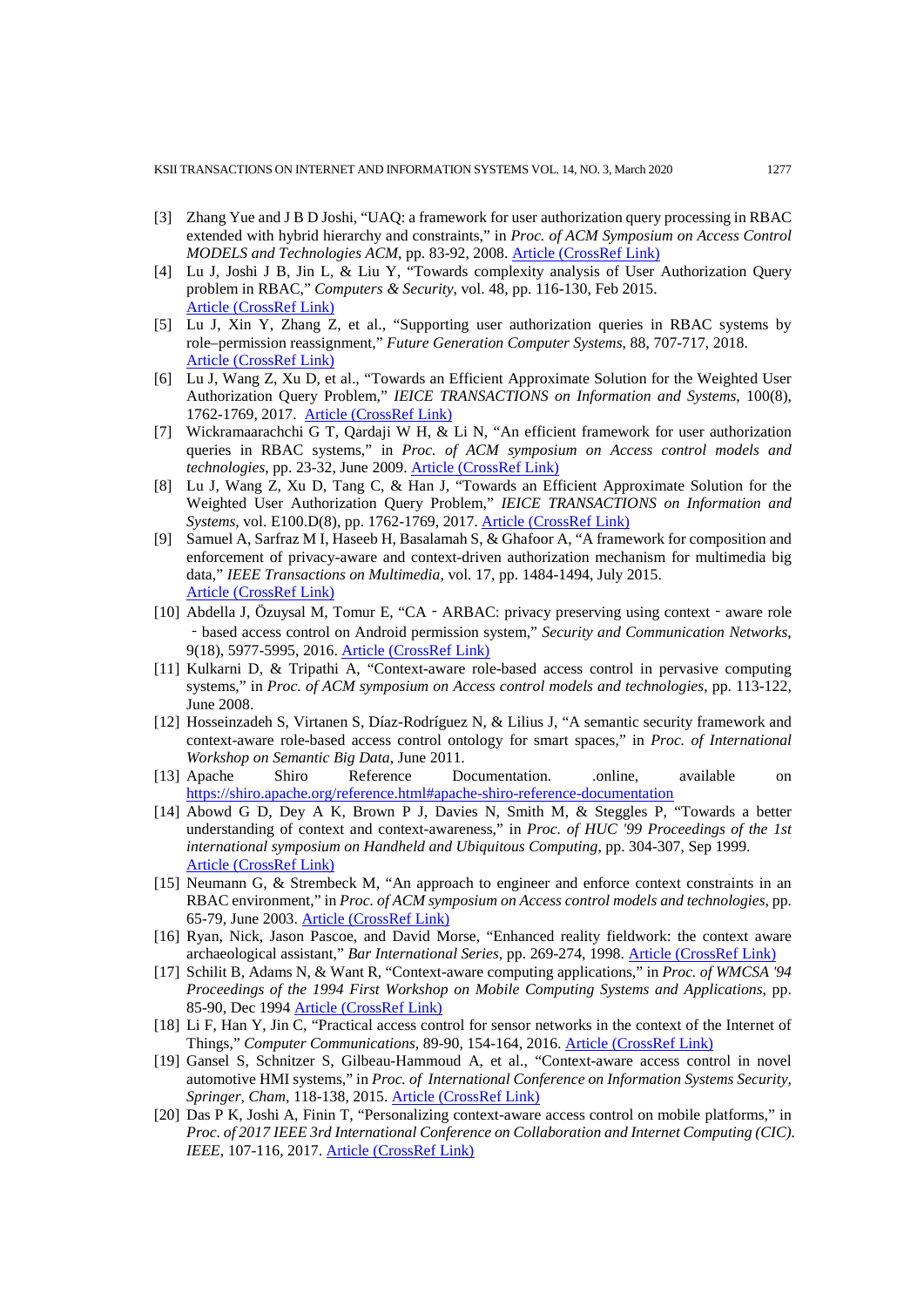- <span id="page-15-0"></span>[21] Qin Z, Sun J, Chen D, et al., "Flexible and Lightweight Access Control for Online Healthcare Social Networks in the Context of the Internet of Things," *Mobile Information Systems*, 1-15, 2017. [Article \(CrossRef Link\)](http://dx.doi.org/doi:10.1155/2017/7514867)
- <span id="page-15-1"></span>[22] Kayes A S M, Rahayu W, Dillon T, et al., "Accessing data from multiple sources through context-aware access control," in *Proc. of 2018 17th IEEE International Conference On Trust, Security And Privacy In Computing And Communications/12th IEEE International Conference On Big Data Science And Engineering (TrustCom/BigDataSE). IEEE*, 551-559, 2018. [Article \(CrossRef Link\)](http://dx.doi.org/doi:10.1109/TrustCom/BigDataSE.2018.00084)
- <span id="page-15-2"></span>[23] Das P K, Joshi A, Finin T, "Personalizing context-aware access control on mobile platforms," in *Proc. of 2017 IEEE 3rd International Conference on Collaboration and Internet Computing (CIC). IEEE*, 107-116, 2017. [Article \(CrossRef Link\)](http://dx.doi.org/doi:10.1109/CIC.2017.00025)
- <span id="page-15-9"></span>[24] Ferraiolo D F, Sandhu R., Gavrila S, Kuhn D R, & Chandramouli R, "Proposed NIST standard for role based access control," *ACM Transactions on Information and System Security (TISSEC)*, vol. 4(3), pp. 224-274, Aug 2001. [Article \(CrossRef Link\)](http://dx.doi.org/doi:10.1145/501978.501980)
- <span id="page-15-3"></span>[25] Kayes A S M, Rahayu W, Dillon T, "An ontology-based approach to dynamic contextual role for pervasive access control," in *Proc. of 2018 IEEE 32nd International Conference on Advanced Information Networking and Applications (AINA). IEEE*, 601-608, 2018. [Article \(CrossRef Link\)](http://dx.doi.org/doi:10.1109/AINA.2018.00093)
- <span id="page-15-5"></span>[26] Sadat Emami S, Zokaei S, "A context-sensitive dynamic role-based access control model for pervasive computing environments," *The ISC International Journal of Information Security*, 2(1), 47-66, 2010. [Article \(CrossRef Link\)](https://core.ac.uk/display/102498767)
- [27] Luna V, Quintero R, Torres M, et al., "An ontology-based approach for representing the interaction process between user profile and its context for collaborative learning environments," *Computers in Human Behavior*, 51, 1387-1394, 2015. [Article \(CrossRef Link\)](http://dx.doi.org/doi:10.1016/j.chb.2014.10.004)
- <span id="page-15-6"></span>[28] Rathod V, Narayanan S, Mittal S, et al., "Semantically Rich, Context Aware Access Control for Openstack," in *Proc. of 2018 IEEE 4th International Conference on Collaboration and Internet Computing (CIC). IEEE*, 460-465, 2018. [Article \(CrossRef Link\)](http://dx.doi.org/doi:10.1109/CIC.2018.00069)
- <span id="page-15-7"></span>[29] Zhong FJ(Zhong FuJian), Liu YJ(Liu YuJiao), "Context-Aware Dynamic RBAC Model for Application Layer Multicast," in *Proc. of International Conference on Mechatronics, Electronic, Industrial and Control Engineering (MEIC)*, pp. 506-510, APR 2015[. Article \(CrossRef Link\)](http://dx.doi.org/doi:10.2991/meic-15.2015.117)
- <span id="page-15-8"></span>[30] Oluwatimi, O (Oluwatimi, Oyindamola), Damiani, ML (Damiani, Maria Luisa), Bertino, E (Bertino, Elisa), "A context-aware system to secure enterprise content: Incorporating reliability specifiers," *COMPUTERS & SECURITY*, vol. 77, pp. 162-178, AUG 2018. [Article \(CrossRef Link\)](http://dx.doi.org/doi:10.1016/j.cose.2018.04.001)
- [31] Kayes A S M, Rahayu W, Dillon T, et al., "Context-aware access control with imprecise context characterization for cloud-based data resources," *Future Generation Computer Systems*, 93, 237-255, 2019. [Article \(CrossRef Link\)](http://dx.doi.org/doi:10.1016/j.future.2018.10.036)
- <span id="page-15-4"></span>[32] Milosavljevic G, Sladic G, Milosavljevic B, et al., "Context-sensitive constraints for access control of business processes," *Comput. Sci. Inf. Syst*., 15(1), 1-30, 2018. [Article \(CrossRef Link\)](http://dx.doi.org/doi:10.2298/CSIS160628037M)
- <span id="page-15-10"></span>[33] https://github.com/wukong19920405/ExtendedRBACInShiro